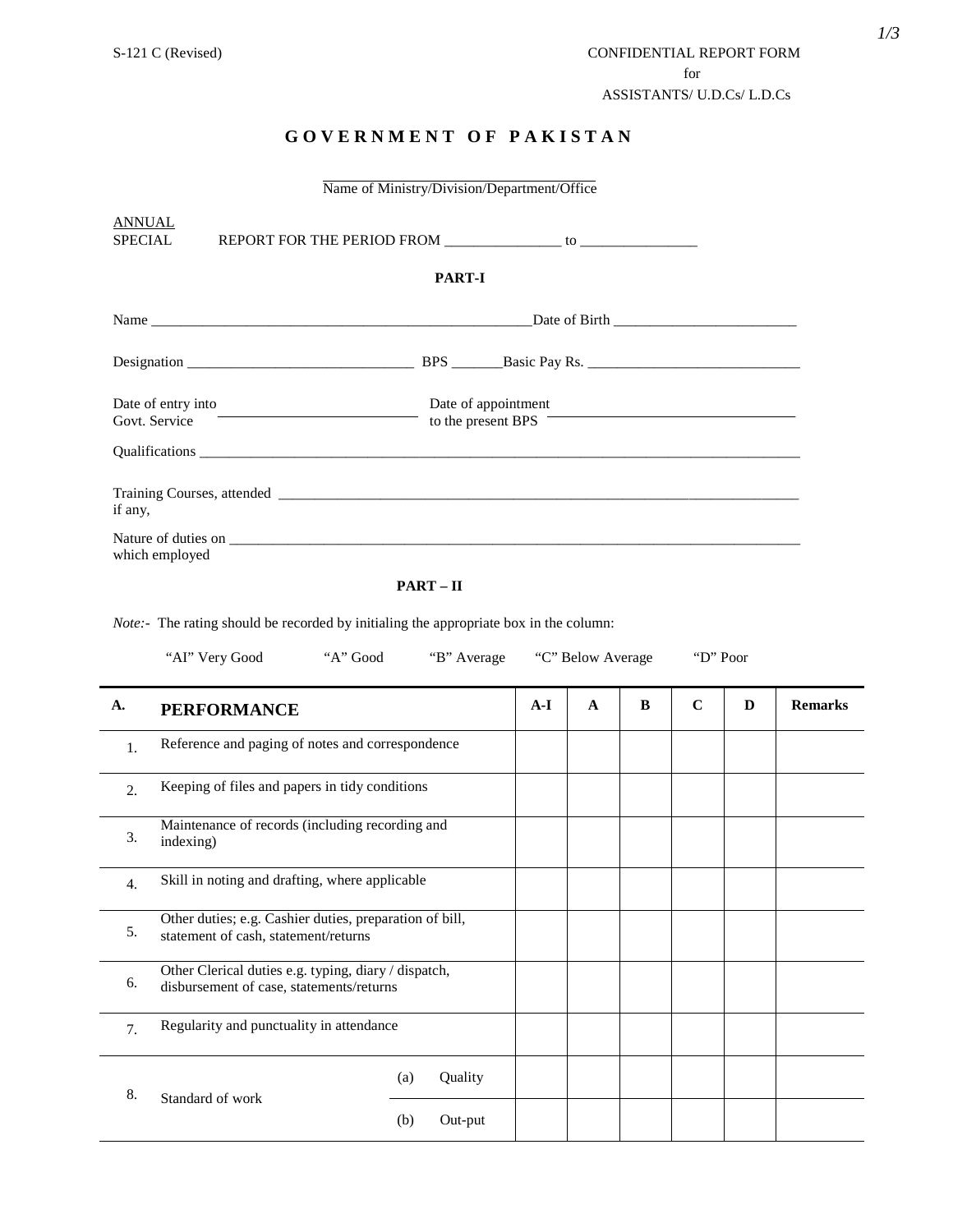| <b>B.</b> | PERSONAL TRAITS                                     | $A-1$ | $\mathbf{A}$ | B | $\mathbf C$    | D |  |
|-----------|-----------------------------------------------------|-------|--------------|---|----------------|---|--|
| 9.        | Intelligence                                        |       |              |   |                |   |  |
| 10.       | Perseverance and devotion to duty                   |       |              |   |                |   |  |
| 11.       | Co-operation and tact                               |       |              |   |                |   |  |
| 12.       | Amenability to discipline                           |       |              |   |                |   |  |
| 13.       | Integrity                                           |       |              |   |                |   |  |
| 14.       | Trust worthiness in confidential and secret matters |       | Yes          |   | N <sub>o</sub> |   |  |

## **PART – III** GENERAL ASSESSMENT

(Appraise in the present grade by initialing the appropriate column below)

| Very Good | Good | Average | <b>Below Average</b> | Poor | Special aptitude, if any |
|-----------|------|---------|----------------------|------|--------------------------|
|           |      |         |                      |      |                          |

## **PART – IV**

## SUITABILITY FOR PROMOTION (Initial the appropriate box below)

| (a) | Recommended for accelerated promotion<br>$\ddotsc$                    |       |
|-----|-----------------------------------------------------------------------|-------|
| (b) | Fit for promotion                                                     |       |
| (c) | Recently promoted/appointed, consideration for promotion<br>premature |       |
| (d) | Not yet fit for promotion<br>$\ldots$                                 |       |
| (e) | Unfit for further promotion                                           |       |
| (f) | Fit<br>Fitness for retention after 25 years service                   | Unfit |